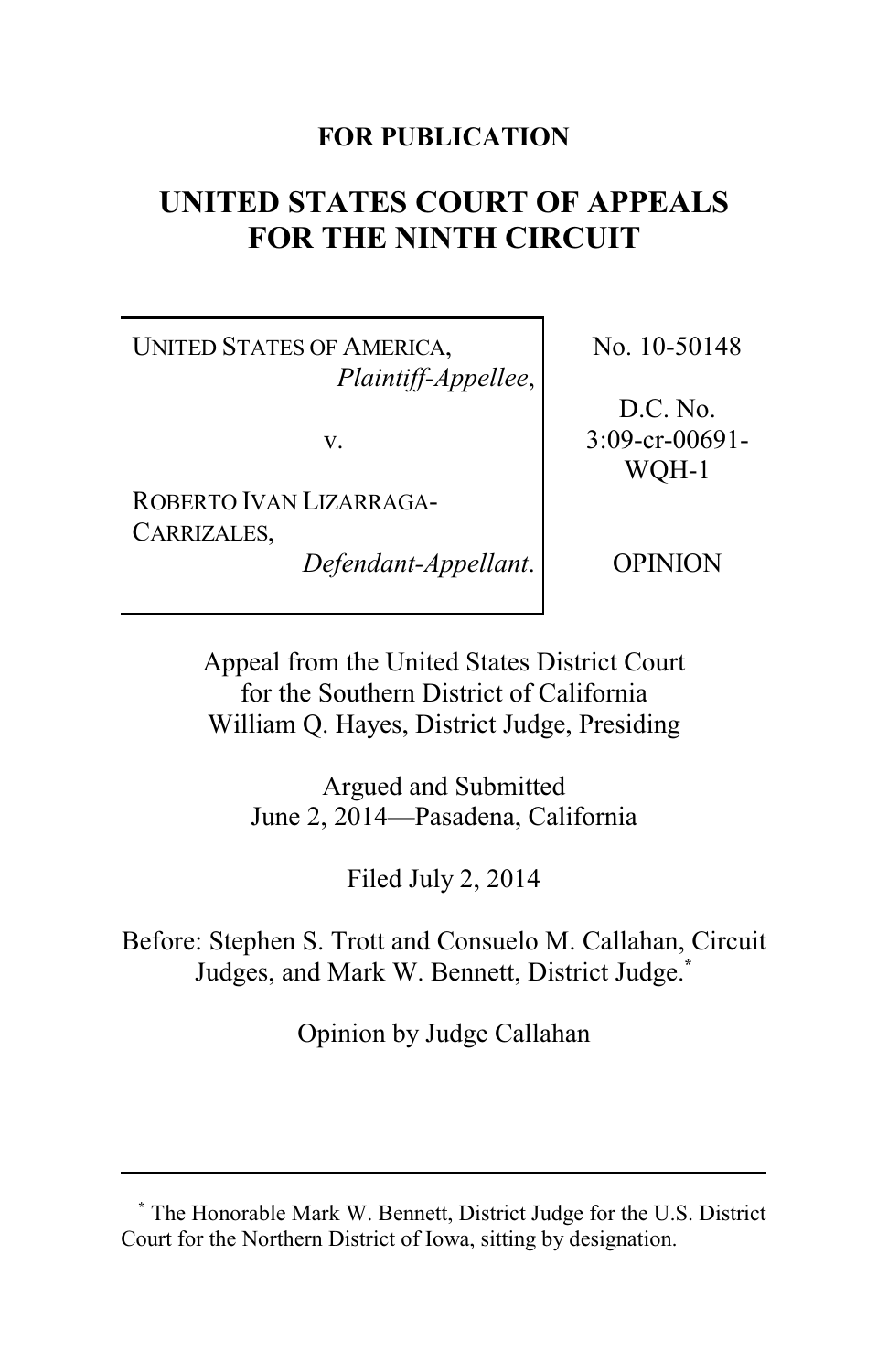## **SUMMARY\*\***

#### **Criminal Law**

The panel affirmed a sentence in a case in which the defendant claimed that the district court improperly engaged in judicial fact-finding in denying him safety valve relief from the mandatory minimum sentence and misapplied the Sentencing Guidelines.

The panel held that the safety valve determination under 18 U.S.C. § 3553(f) does not implicate *Alleyne v. United States*, 133 S. Ct. 2151 (2013), because it does not increase the statutory minimum sentence, and that the district court therefore properly engaged in judicial fact-finding in making that determination.

The panel further held that the district court correctly assigned more than one criminal history point to the defendant because he was on probation when he committed the federal offense and because there was an intervening arrest between his two state convictions in 2000. Because these assignments render the defendant ineligible for safety valve relief, the panel concluded that any error in assigning a criminal history point for the defendant's sentence of three years' probation for his 2008 conviction was harmless.

This summary constitutes no part of the opinion of the court. It has been prepared by court staff for the convenience of the reader.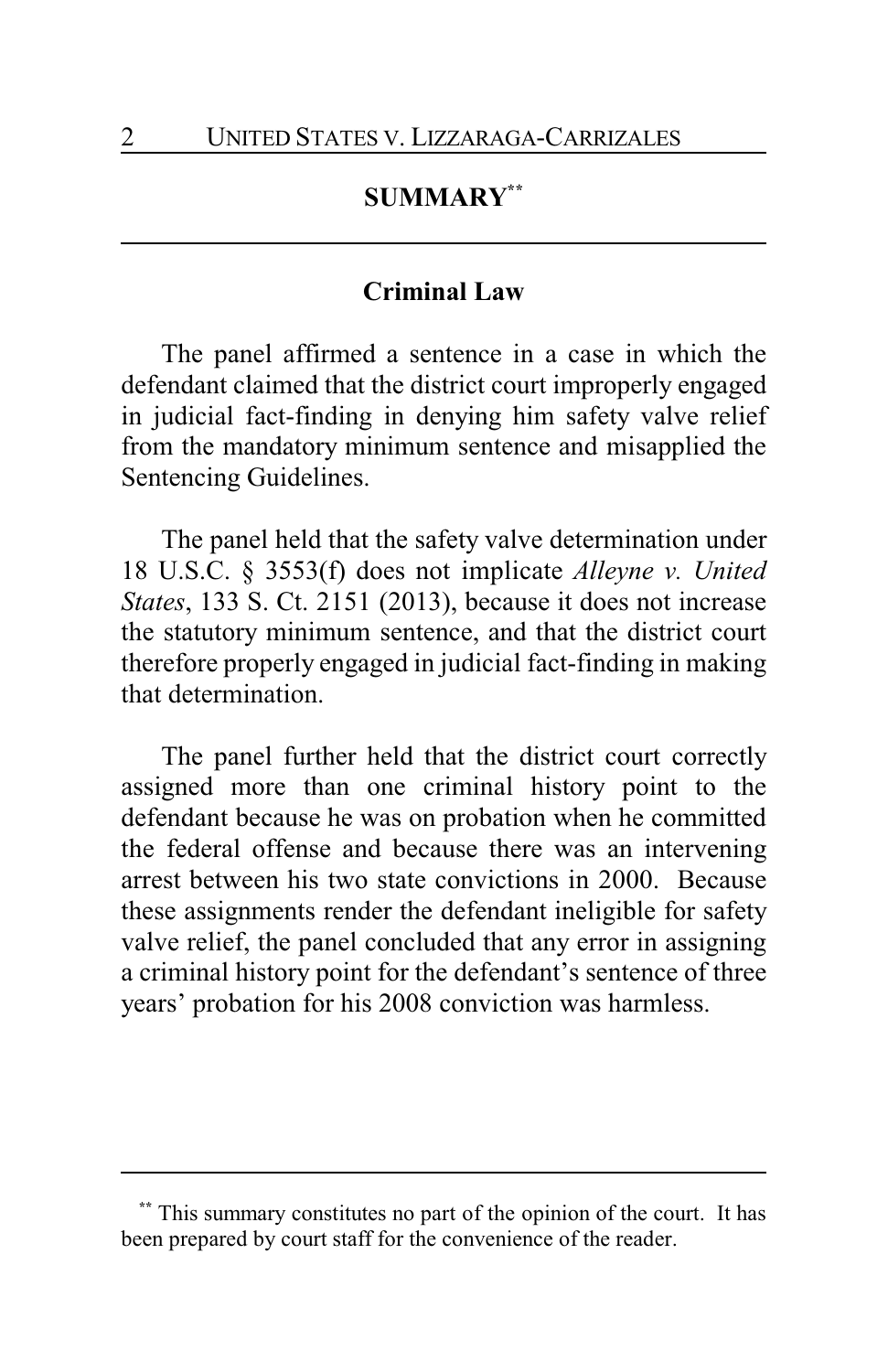# **COUNSEL**

James Fife (argued), Federal Defenders of San Diego, Inc., San Diego, California, for Defendant-Appellant.

Laura E. Duffy, United States Attorney, Bruce R. Castetter, Chief, Appellate Section, Criminal Division, Daniel E. Zipp (argued), Assistant United States Attorney, San Diego, California, for Plaintiff-Appellee.

## **OPINION**

CALLAHAN, Circuit Judge:

Defendant-Appellant Roberto Ivan Lizarraga-Carrizales ("Lizarraga") appeals his sentence imposed following his guilty plea to importation of heroin in violation of 21 U.S.C. §§ 952 and 960 (the "federal offense"). Lizarraga claims that the district court improperly engaged in judicial fact-finding in denying him safety valve relief from the mandatory minimum sentence and misapplied the Sentencing Guidelines. We hold that the safety valve determination under 18 U.S.C. § 3553(f) does not implicate *Alleyne v. United States*, 133 S. Ct. 2151 (2013), because it does not increase the statutory minimum sentence. We further hold that the district court correctly assigned more than one criminal history point to Lizarraga because he was on probation when he committed the federal offense and because there was an intervening arrest between his two state convictions in 2000. Accordingly, Lizarraga was ineligible for safety valve relief, and we affirm.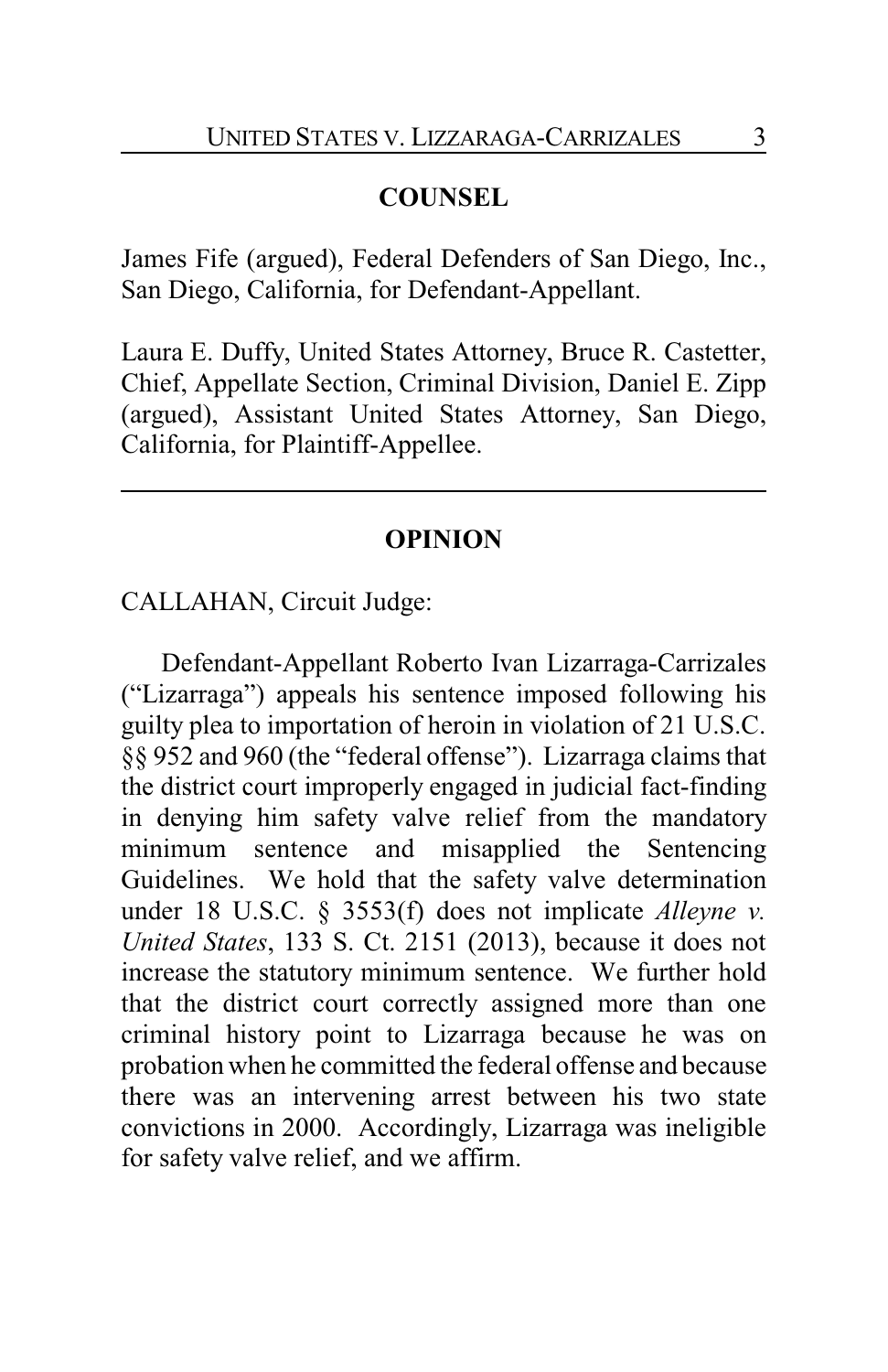#### **I**

On October 10, 2008, Lizarraga drove into the United States at San Ysidro, California and was arrested after border officers found 7.25 kilograms of heroin hidden inside his vehicle. Lizarraga eventually pled guilty to drug importation in violation of 21 U.S.C. §§ 952 and 960. Because Lizarraga was convicted of importing a kilogram or more of heroin, the ten-year mandatory minimum sentence set by 21 U.S.C. § 960(b) was triggered, and Lizarraga was sentenced to 120 months' custody.

In imposing this sentence, the district court denied Lizarraga's request for safety valve relief from the mandatory minimum sentence under 18 U.S.C. § 3553(f), finding that Lizarraga had five criminal history points, four more than the one point permitted. The court assigned 1) two points for committing the federal offense while on probation for a 2008 state conviction for driving on a suspended license, 2) one point for the 2008 conviction because it resulted in a sentence of three years' probation, and 3) two points for his two state convictions in 2000 for misdemeanor burglary and petty theft. Lizarraga then timely appealed his sentence.

As an initial matter, Lizarraga concedes that the district court properly assigned one criminal history point, but not two points, based on his 2000 state convictions. Safety valve relief under 18 U.S.C. § 3553(f) is available only if the defendant has no more than one criminal history point, so we must affirm the denial of safety valve relief if the district court properly assigned any of the other four criminal history points.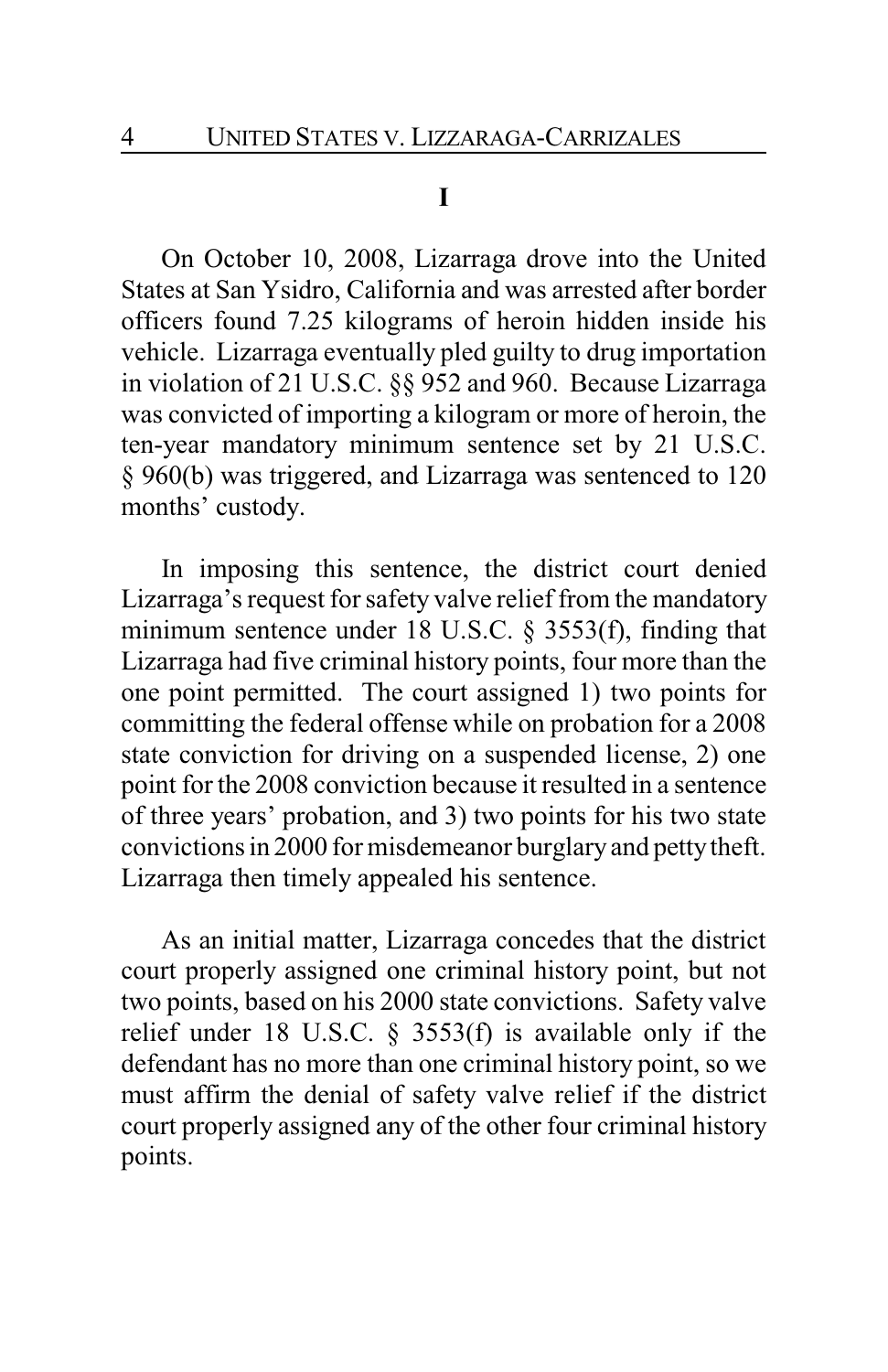#### **II**

The constitutionality of a statute is a legal question we review de novo. *United States v. Labrada-Bustamante*, 428 F.3d 1252, 1262 (9th Cir. 2005). A district court's interpretation of the sentencing guidelines is reviewed de novo, the application of the guidelines to the facts of the case is reviewed for abuse of discretion, and factual findings are reviewed for clear error. *United States v. Alba-Flores*, 577 F.3d 1104, 1107 (9th Cir. 2009) (citing *United States v. Ferryman*, 444 F.3d 1183, 1185 (9th Cir. 2006)). Our review of the district court's denial of safety valve relief is deferential, and we must accept the district court's factual findings unless we are "left with a definite and firm conviction that a mistake has been made." *Id.* (quoting *Ferryman*, 444 F.3d at 1186).

Lizarraga's primary contention on appeal is that the facts underlying the safety valve determination must be submitted to a jury under *Apprendi v. New Jersey*, 530 U.S. 466 (2000), and *Alleyne v. United States*, 133 S. Ct. 2151 (2013). Under *Apprendi* and *Alleyne*, any fact that increases the statutory minimum or maximum sentence for an offense must be proven to a jury beyond a reasonable doubt. 530 U.S. at 490; 133 S. Ct. at 2158. We have held, post-*Apprendi*, that statutory mandatory minimum sentences triggered by drug quantities found beyond a reasonable doubt by a jury or admitted by the defendant are constitutional. *Labrada-Bustamante*, 428 F.3d at 1262–63. In *Labrada-Bustamante*, we further held that the safety valve provision was constitutional, even though it required judicial fact-finding. *Id*. at 1263 ("[The defendant] would have us hold that facts allowing a *decreased* sentence below [the] mandatory minimum must be found by a jury beyond a reasonable doubt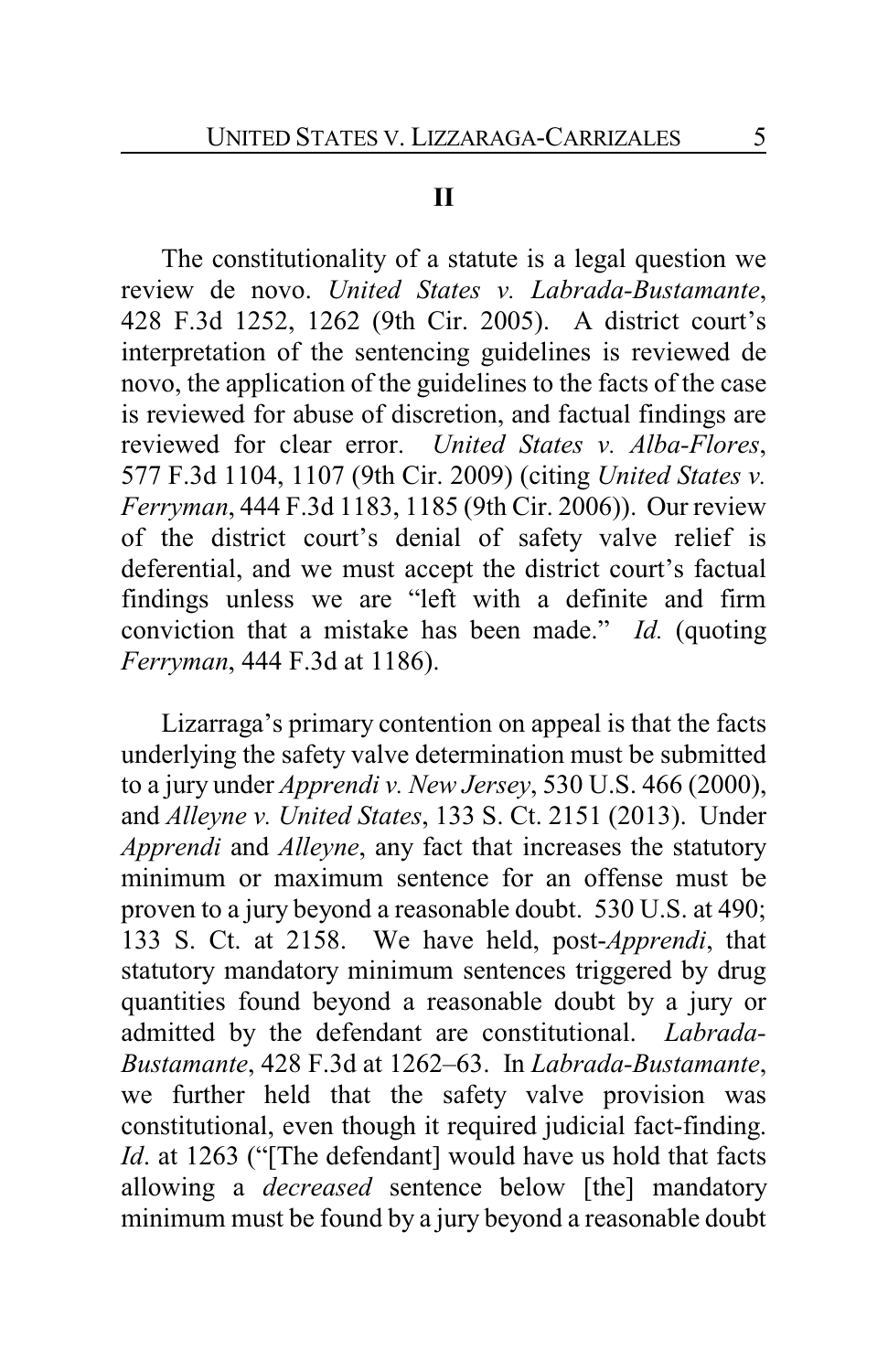. . . . Neither *Apprendi* nor *Blakely* [*v. Washington*, 542 U.S. 296 (2004),] compels such a holding.").

We have yet to decide in a published decision whether the safety valve determination implicates *Alleyne*, and only one circuit has done so. In *United States v. Harakaly*, 734 F.3d 88, 98 (1st Cir. 2013), *cert. denied*, 134 S. Ct. 1530 (2014), the defendant argued that the district court violated *Alleyne* "by making a judicial finding, by a preponderance of the evidence, that he occupied a managerial role in the conspiracy, and thus was not eligible for safety-valve relief from the mandatory minimum sentence." *Id.* at 97. The First Circuit rejected this contention, explaining:

> *Alleyne*, by its terms, applies to facts that "increase[ ] the mandatory minimum." [The defendant] suggests that *Alleyne* applies more broadly to any fact that "mandate[s] a greater punishment than a court would otherwise have had discretion to impose." We do not read *Alleyne* so expansively. A fact that precludes safety-valve relief does not trigger or increase the mandatoryminimum, but instead prohibits imposition of a sentence below a mandatory minimum already imposed as a result of the guilty plea or jury verdict.

#### *Id.* at 97–98 (citations omitted).

Continuing, the *Harakaly* court discussed the implications of the defendant's *Alleyne* argument and reiterated that the defendant has the burden of showing his entitlement to safety valve relief by the preponderance of the evidence: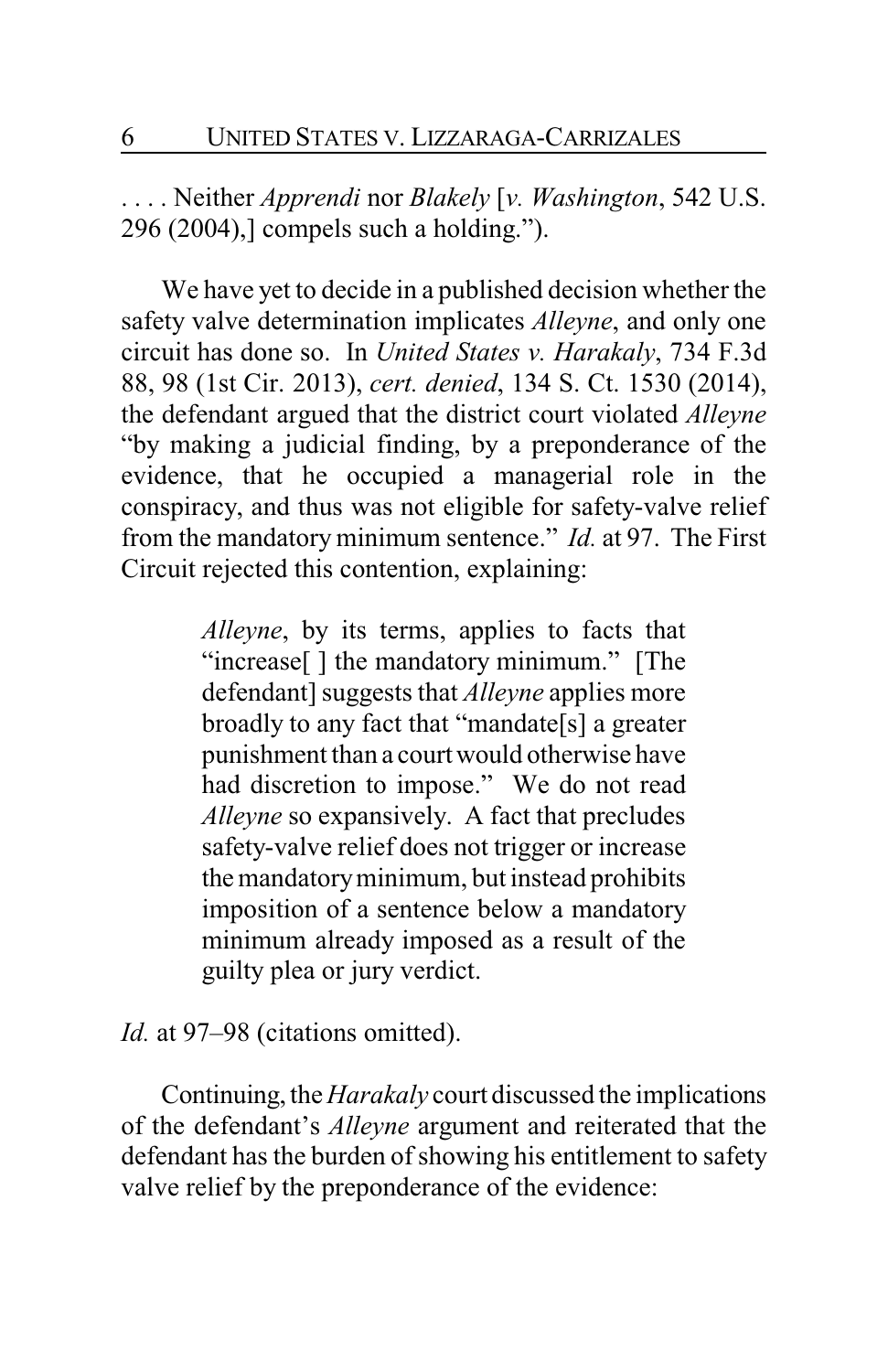[The defendant's] formulation stretches *Alleyne* well beyond its actual holding; would invalidate Congress's command that "the court find[ ] at sentencing" the relevant safety-valve factors, *see* 18 U.S.C. § 3553(f); and introduces problematic practical considerations. Before granting safety-valve relief, the sentencing judge must make five specific factual findings. *See id.* at  $§$  3553(f)(1)–(5). Under [the defendant's] formulation, safety-valve relief could not be denied at sentencing unless the judge had previously submitted to the jury special verdict questions corresponding to the safety-valve factors, or, in the plea context, the guilty plea expressly recited the absence of one or more factors. This arrangement would put the burden on the government to prove that the safety valve is inapplicable, but it has long been held that "[t]he defendant plainly has the burden of proving, by a preponderance of the evidence, entitlement to relief under [§ ] 3553(f)." *United States v. Miranda-Santiago*, 96 F.3d 517, 529 n.25 (1st Cir. 1996). This allocation of the burden makes perfect sense; were it otherwise, the government would be required to disprove the safety-valve factors *before* the defendant ever expressed an intent to seek a sentencing reduction via the safety valve.

*Id.* at 98; *see also United States v. Mejia-Pimental*, 477 F.3d 1100, 1104 (9th Cir. 2007) ("The defendant bears the burden of proving safety valve eligibility by a preponderance of the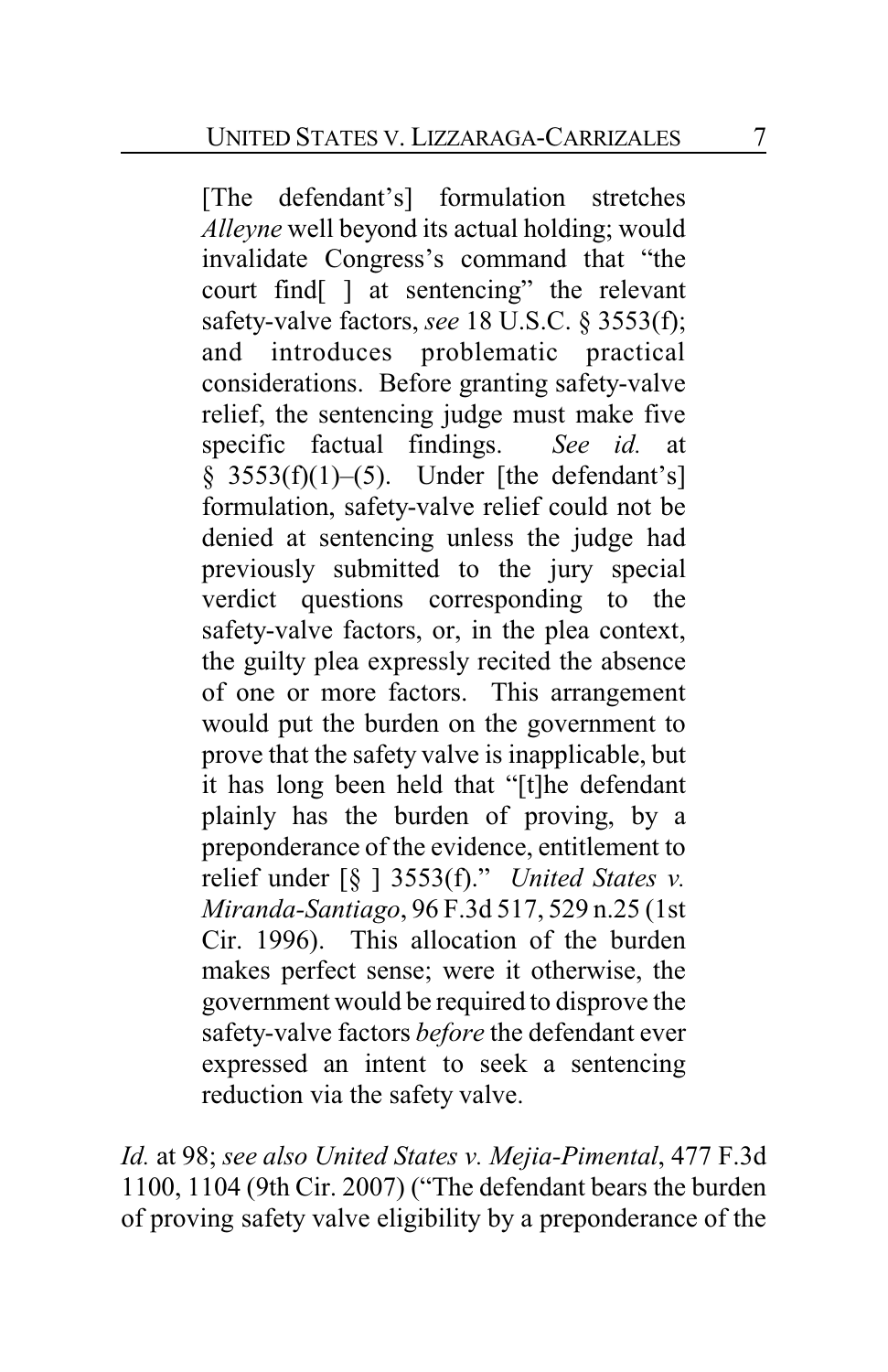evidence."); *United States v. Jimenez*, 451 F.3d 97, 102–03 (2d Cir. 2006) (defendant has burden to show eligibility for safety valve relief, as "[t]he safety valve certainly was not intended to impose on the government five additional elements that it must prove before triggering the imposition of a mandatory-minimum sentence").

Lizarraga may be correct that a district court does not, as a practical matter, impose a mandatory minimum sentence and then examine whether safety valve relief is available. However, the safety valve does not come into play until the sentencing judge determines that a mandatory minimum applies. We agree with the First Circuit that the denial of safety valve relief does not increase the statutory maximum or minimum such that *Alleyne* is implicated. This holding accords with our holding in *Labrada-Bustamante* that the safety valve determination did not violate *Apprendi*, despite its reliance on judicial fact-finding. *See* 428 F.3d at 1262–63. Accordingly, the factual predicate for denying safety valve relief need not be proven to a jury. Such determinations, including whether a defendant was on probation at the time of his arrest for a federal offense and whether there was an intervening arrest between a defendant's prior convictions for which he was sentenced on the same day, may be made by the judge by a preponderance of the evidence.

We also reject Lizarraga's contention that the district court violated *Butler v. Curry*, 528 F.3d 624 (9th Cir. 2008), when it found that Lizarraga was on probation at the time he committed the federal offense. *Butler* held that, where a defendant's probationary status increased the statutory maximum sentence for a crime, the question of whether he was on probation when he committed the crime was a fact that must be either admitted or found by a jury beyond a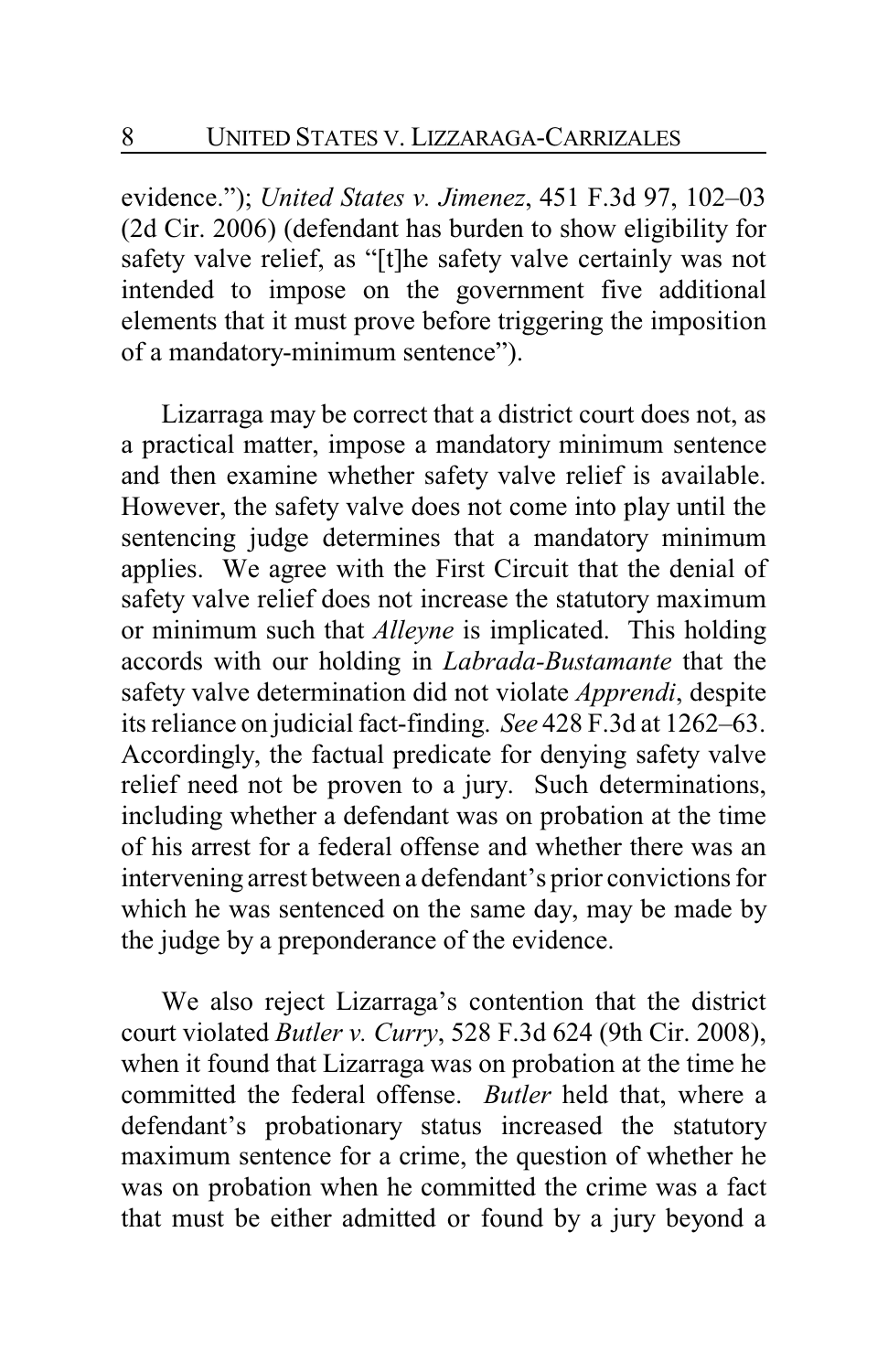reasonable doubt. *Id.* at 628–29, 647–48. *Butler* is not implicated here because Lizarraga's probationary status did not increase the statutorymaximum or minimum sentence but rather barred safety valve relief.

Accordingly, we hold that the district court properly engaged in judicial fact-finding in determining that Lizarraga was not eligible for safety valve relief.

#### **III**

Aside from his constitutional objections, Lizarraga argues that the district court misapplied the Guidelines in assigning him two criminal history points for committing the federal offense while on probation. The Guidelines assign a defendant two criminal history points if he commits a federal offense while under a criminal justice sentence, including a sentence of probation. U.S.S.G. § 4A1.1(d). Lizarraga was sentenced to three years' probation on September 22, 2008 for his 2008 conviction for driving on a suspended license, and he was still on probation when he committed the federal offense. However, Lizarraga obtained an order on July 30, 2009, prior to his sentencing for the instant offense, which terminated his probation nunc pro tunc**<sup>1</sup>** to 18 days, ending on October 7, 2008, three days before the instant offense. Lizarraga argues that the state court's nunc pro tunc order meant that he could not be considered as being on probation at the time of the offense for federal sentencing purposes.

This argument is unavailing, as we rejected an identical argument in *United States v. Yepez*, 704 F.3d 1087 (9th Cir.

**<sup>1</sup>** *Black's Law Dictionary* (9th ed. 2009), defines "nunc pro tunc" as "having retroactive legal effect through a court's inherent power."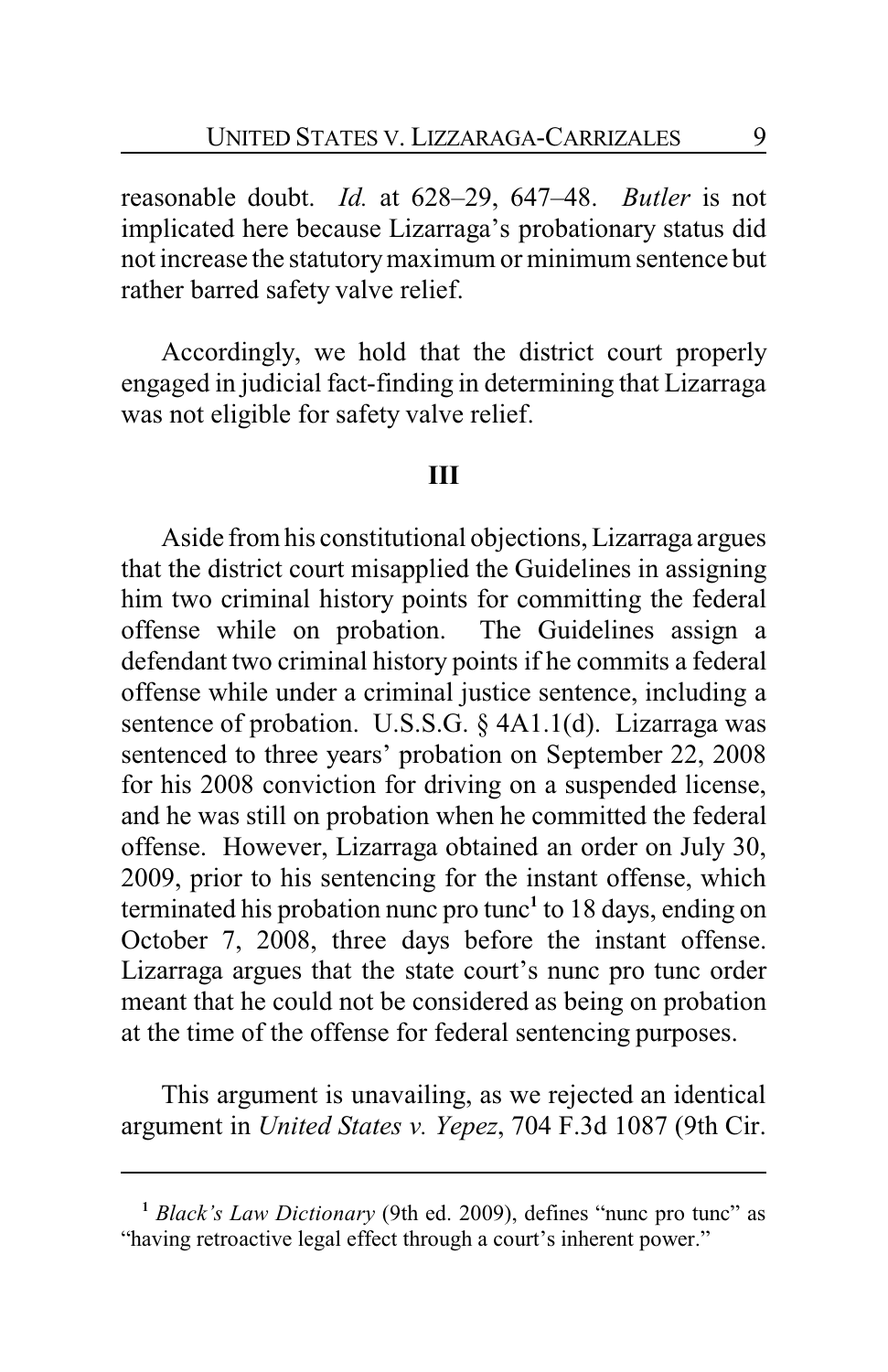2012) (en banc) (per curiam), *cert. denied*, 133 S. Ct. 2040 (2013). In *Yepez*, two defendants were arrested for drug importation and sought safety valve relief from the ten-year mandatory minimum sentence. They argued that they should not receive two criminal history points for committing their federal offenses while on probation, as they had obtained orders in state court after their arrests terminating their probation nunc pro tunc, effective the day before they committed the federal offenses. We rejected this contention, explaining that the Guidelines look to a defendant's status "at the time he commits the federal crime":

> That a state court later deemed the probation terminated before the federal crime was committed can have no effect on a defendant's status at the moment he committed the federal crime. That termination may have beneficial consequences for the defendant under state law, but a court cannot alter the historical fact that the defendant had the status of probationer when he committed his federal crime . . . . State courts cannot be given the authority to change a defendant's federal sentence by issuing a ruling that alters history and the underlying facts.

*Id.* at 1090–91; *see also Alba-Flores*, 577 F.3d at 1111 (when determining whether a federal defendant is under a criminal justice sentence, "[i]t is the actual situation at th[e] precise point in time" that the crime was committed that controls, "not the situation at some earlier or later point"). Here, too, the state court's nunc pro tunc order cannot alter the fact that Lizarraga was actually on probation when he imported the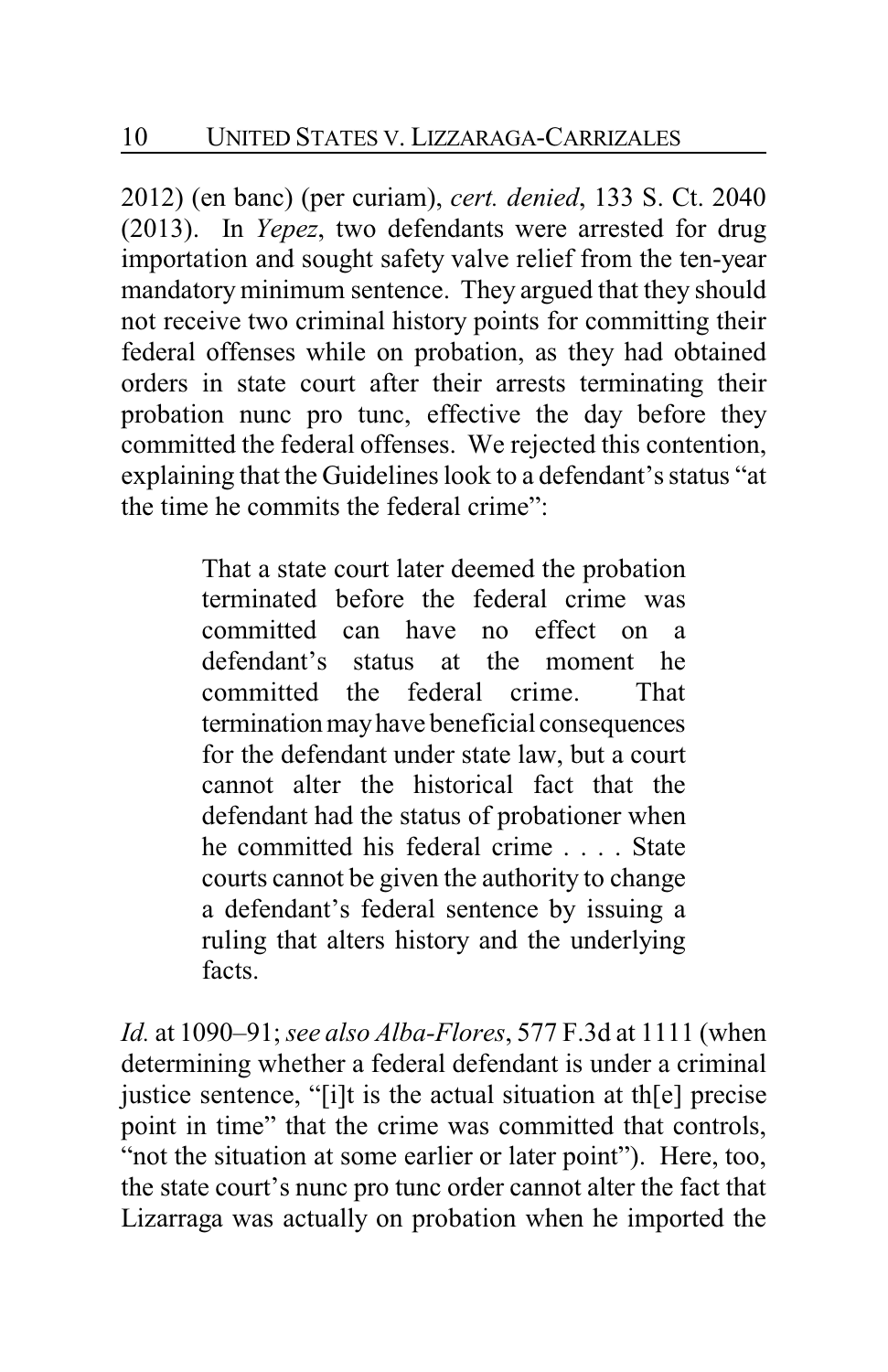heroin in 2008. Accordingly, we hold that the district court properly assigned Lizarraga two criminal history points for committing a federal offense while serving a criminal justice sentence.

## **IV**

Lizarraga also argues that the district court erred in assigning him two points for his two convictions in 2000 that were sentenced on the same day. Under the Guidelines, prior sentences are counted as a single sentence if they were imposed on the same day, unless the underlying offenses were separated by an intervening arrest. U.S.S.G.  $§$  4A1.2(a)(2). Lizarraga argues that the district court's reliance on police computer printouts to find an intervening arrest violated *Shepard v. United States*, 544 U.S. 13 (2005), and therefore there was insufficient evidence of an intervening arrest. As noted, he concedes that the assignment of one criminal history point for these convictions was proper.

We approved a district court's reliance on similar computer printouts at sentencing in *United States v. Felix*, 561 F.3d 1036, 1042–43 (9th Cir. 2009). In *Felix*, a district court found that the defendant had a prior conviction which barred safety valve relief. We concluded that "the district court did not err when it relied on the PSR, the Pima County criminal history computer printout, and the probation officer's statements in determining that [the defendant] had a prior misdemeanor conviction." *Id.* at 1043. In so holding, we distinguished *Shepard*, which addressed whether a court could rely on certain documents to determine the type or character of a conviction under the modified categorical approach, not the fact of the conviction, explaining that "the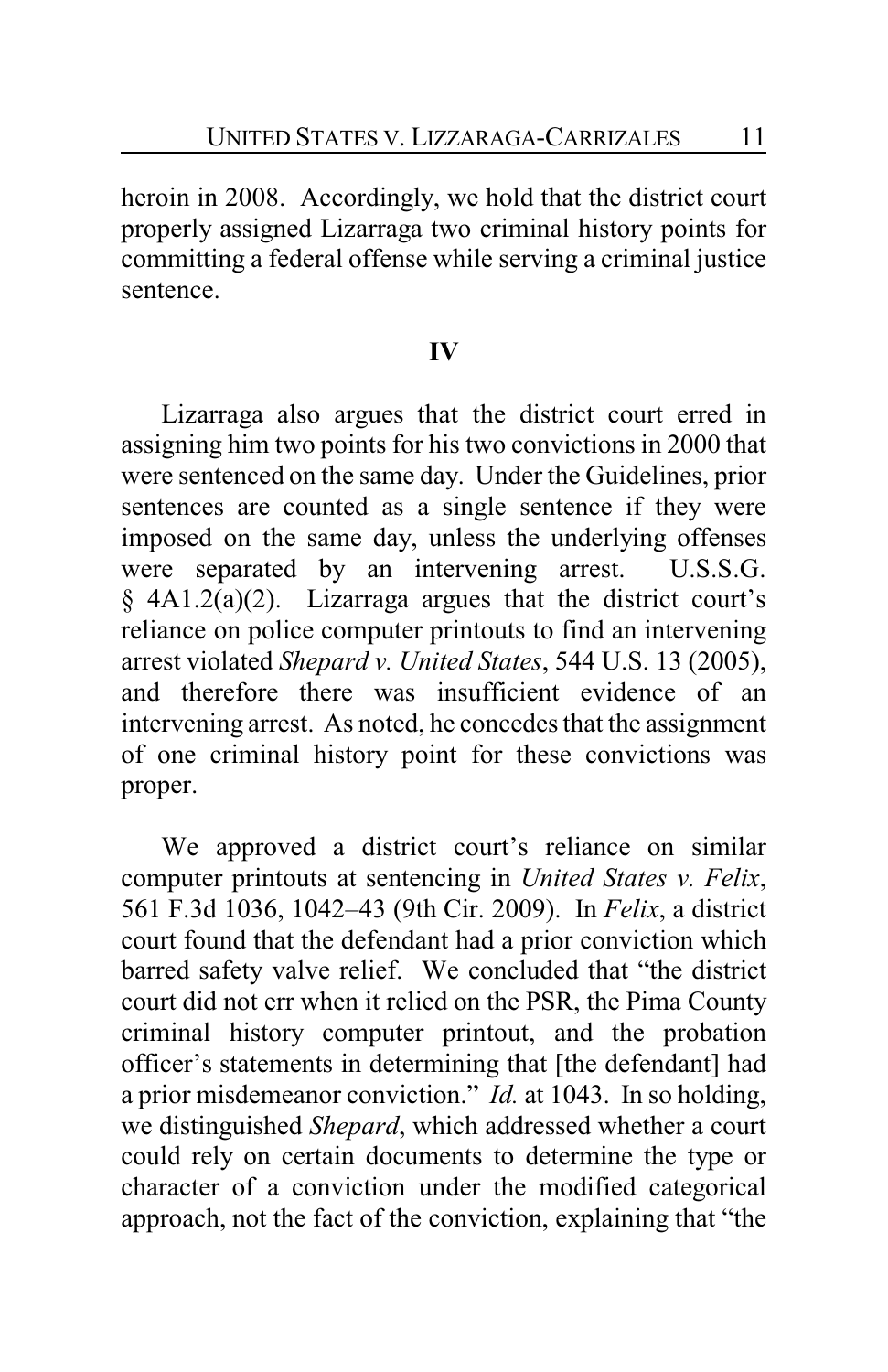preponderance of the evidence is generally the appropriate standard for factual findings used for sentencing." *Id.* at 1045. Further, sentencing courts are not limited to evidence that would be admissible at trial. *Id.* at 1042 (citing, inter alia, U.S.S.G. § 6A1.3 cmt.; *United States v. Marin-Cuevas*, 147 F.3d 889 (9th Cir. 1998)).

In light of *Felix* and our holding that the safety valve determination does not implicate *Alleyne*, the district court was entitled to rely on police computer printouts from the San Diego Sheriff's Department. These printouts, the charging documents for the 2000 offenses, and the presentence report for the federal offense all support the district court's finding of an intervening arrest. They show that: 1) Lizarraga committed misdemeanor burglary and petty theft at a Target store in Chula Vista, California on August 16, 2000; 2) Lizarraga was arraigned in that case on August 18, 2000 and then released on his own recognizance; and 3) Lizarraga committed a second offense, petty theft, at a different address in Chula Vista on August 19, 2000. In light of this evidence, and Lizarraga's failure to offer evidence to the contrary, the district court's assignment of two points for his 2000 convictions was proper.

#### **V**

Lizarraga also argues that the district court erred in assigning him one criminal history point for having received a term of probation longer than a year. Although Lizarraga was sentenced to three years' probation for his conviction for driving on a suspended license in 2008, he had only served 311 days when he successfully petitioned the state court to terminate his probation nunc pro tunc to 18 days on July 30, 2009.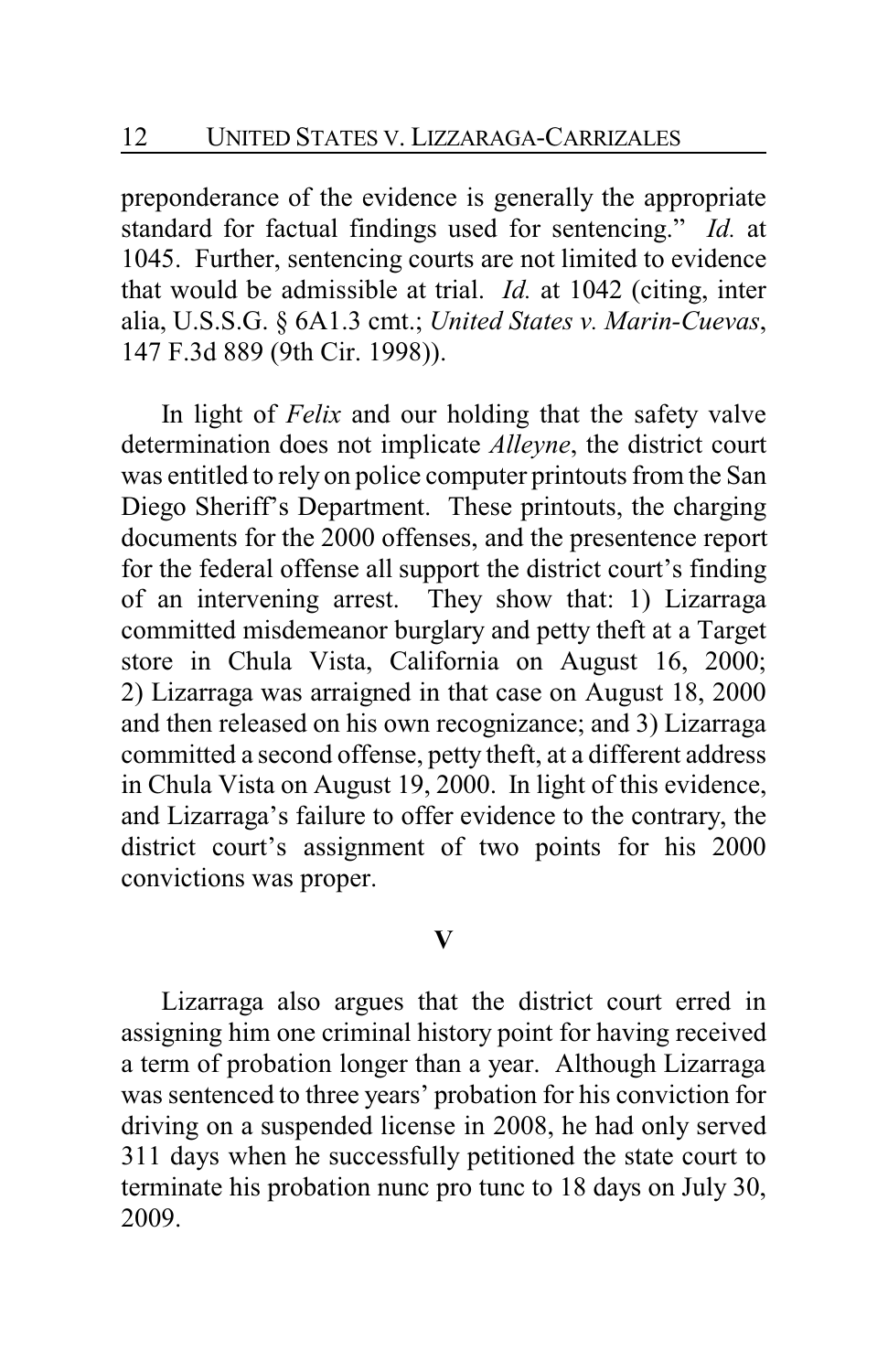Section 4A1.2(c) of the Guidelines states that a defendant may only receive a criminal history point for a conviction resulting in a sentence of probation if the sentence was for more than one year. We explained in *United States v. Mejia*, 559 F.3d 1113, 1116 (9th Cir. 2009), that the measure of the "term of probation" in § 4A1.2(c) is the time *actually served* on probation, not the sentence initially imposed, as "a term of probation means a term of actual probation." However, we later explained in *Yepez*, 704 F.3d at 1090–91, that with respect to a probationary status, it is the defendant's status on the day of the federal offense that controls, even if the probation is later terminated nunc pro tunc. Further, Lizarraga may have obtained the termination of his probation in hope of affecting his sentence for the federal offense, thus risking an "odor of gaming the federal sentencing system." *See Alba-Flores*, 577 F.3d at 1111.

Nonetheless, we need not resolve any possible tension between *Mejia* and *Yepez* because we have already held that the district court properly assigned four criminal history points which render Lizarraga ineligible for safety valve relief. Accordingly, even assuming the district court erred in assigning a point for Lizarraga's sentence of three years' probation, such error was harmless.

#### **VI**

The district court properlyengaged in judicial fact-finding in making its safety valve determination, because the denial of safety valve relief does not increase the statutoryminimum sentence. Further, the district court 1) correctly assigned Lizarraga two criminal history points for committing the federal offense while on probation, and 2) correctly assigned two criminal history points for Lizarraga's 2000 convictions.